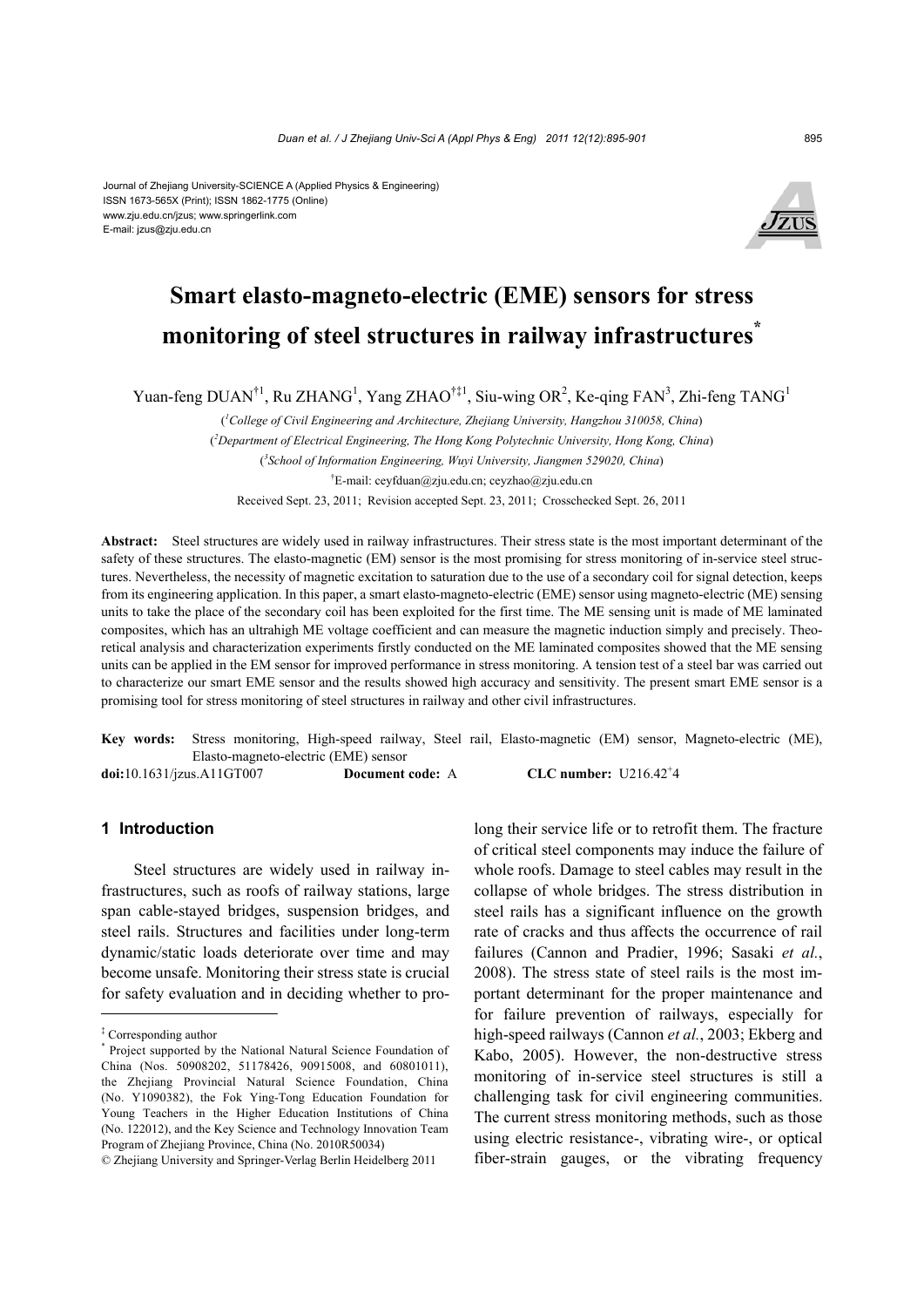method, are unable or unable easily to measure the actual stress (not the relative variation of stress) of in-service steel structures.

An elasto-magnetic (EM) sensor is a promising tool for stress monitoring of steel structures, due to its outstanding superiorities including corrosion resistance, actual-stress measurement, nondestructive monitoring, and long service life. It is composed of a primary coil providing variable flux to the measured steel component, and a secondary (sensing) coil picking up the induced electromotive force that is directly proportional to the change rate of the applied magnetic flux according to Faraday's law of electromagnetic induction. In recent years, several investigators (Kvasnica and Fabo, 1996; Wang *et al.*, 1998; 2001; Wang and Wang, 2004; Tang *et al.*, 2008) have developed magnetoelastic theory-based systems that are being applied to monitor the stress of civil engineering structures. Kvasnica and Fabo (1996) developed a microcomputer-based instrument as an application of magnetoelastic theory for the investigation of new principles in the non-destructive measurement of large mechanical stress. They found that the change of permeability with tension was linear during the magnetic saturation of the low-carbon steel wires used in the building industry. Wang *et al.* (1998) introduced the concept of utilizing a novel sensor technology for monitoring structures. They also developed, fabricated, and tested an EM sensor for the direct measurement of stress in steel cables. The sensor was magnetized by a removable C-shaped circuit, rather than by a solenoid (Wang *et al.*, 2001). They later exploited a U-shaped EM sensor (Wang and Wang, 2004). Tang *et al.* (2008) devised a steel strand tension sensor with a different single bypass excitation structure to solve the temperature and installation problems. These techniques, in addition to conventional stress monitoring techniques (Sasada *et al.*, 1986; Seekircher and Hoffmann, 1989; Kleinke and Uras, 1994; Bartels *et al.*, 1996; Brophy and Brett, 1996), are continuously increasing our ability to monitor stress and damage in real time and to obtain an accurate assessment of the actual and future performance of a structure.

Nevertheless, some problems restrict the application of such EM sensors. To magnetize the steel members to magnetic saturation, the primary coil usually has to be large. Precise installation of the secondary coil in accordance with theoretical assumptions and principles is not easy and normally requires skilled technique and a coiling machine. The use of a secondary coil as the signal detection element requires signal integration, which takes a long time and results in a non-real-time monitoring mode. Furthermore, the coils themselves influence the signals due to interference and noise components, resulting in lower accuracy.

This paper presents a novel smart elasto-magnetoelectric (EME) sensor for stress monitoring of steel structures, in which the secondary coil is replaced by magneto-electric (ME) laminated composites as the sensing unit. A steel bar was selected as a test specimen. After introducing its working principles, we describe the testing and verification of the performance of the ME sensing unit using a Hall device. A tension test of the selected steel bar was carried out to characterize the developed smart EME sensor.

### **2 Tested steel bars**

Cylindrical bars, 12 mm in diameter and 800 mm in length, made of steel 45 and processed according to the Chinese National Standard "Quality Carbon Structural Steels" (GB/T699-1999) were used in this study. Their chemical composition and mechanical properties are presented in Tables 1 and 2, respectively. The magnetic properties of this material can be described as follows: coercivity  $H_c$  is 592 A/m, remanence  $B_r$  is 0.9 T, maximum relative permeability  $\mu_{\rm rm}$  is 583 and the corresponding magnetic field strength *H* is 960 A/m, and the maximum magnetic energy product  $(HB)_{\text{max}}$  is 0.2 kJ/m<sup>3</sup>. These data served as a reference to test the reliability of our experiments. The magnetic characteristic curves (Bozorth, 1951; Ke *et al.*, 2003), including the fundamental magnetization curve (*B*-*H*), the permeability curve  $(\mu$ -*H*), the remanence curve  $(B_r$ -*H*), and the hysteresis loop (the desending parts in the first and second quadrants), are shown in Fig. 1 (Bozorth, 1951; Ke *et al.*, 2003). All the tests were conducted at room temperature to avoid thermal fluctuation.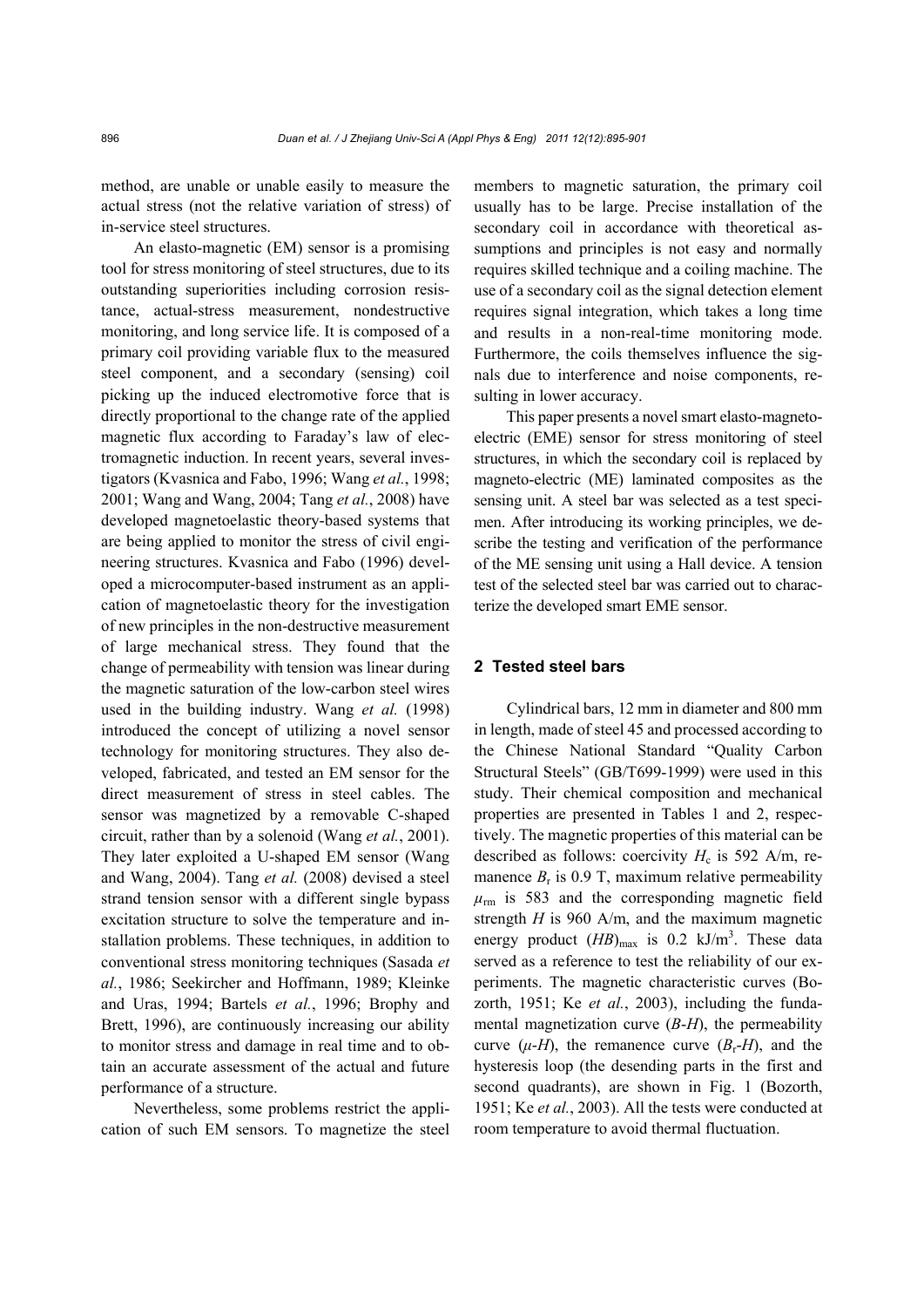| Designation | Unified numerical code | Element $(\% )$ |               |               |             |             |             |  |  |  |  |  |
|-------------|------------------------|-----------------|---------------|---------------|-------------|-------------|-------------|--|--|--|--|--|
|             |                        |                 |               | Mn            |             | Ni          | υu          |  |  |  |  |  |
| 45          | U20452                 | $0.42 - 0.50$   | $0.17 - 0.37$ | $0.50 - 0.80$ | $\leq 0.25$ | $\leq 0.30$ | $\leq 0.25$ |  |  |  |  |  |
|             |                        |                 |               |               |             |             |             |  |  |  |  |  |

**Table 1 Chemical composition of the steel bars**

| Table 2 Mechanical properties of the steel bars |                           |                         |                             |                                            |                                                 |          |  |  |  |  |  |
|-------------------------------------------------|---------------------------|-------------------------|-----------------------------|--------------------------------------------|-------------------------------------------------|----------|--|--|--|--|--|
| Designation                                     | Tensile<br>strength (MPa) | Yield strength<br>(MPa) | Elongation<br>$\frac{6}{2}$ | Percentage<br>reduction of<br>area $(\% )$ | Hardness of steel material in<br>delivery state |          |  |  |  |  |  |
|                                                 |                           |                         |                             |                                            | Non-heat treated steel                          | Annealed |  |  |  |  |  |
| 45                                              | >600                      | >355                    | >16                         | >40                                        | $<$ 229                                         | <197     |  |  |  |  |  |



**Fig. 1 Magnetic characteristic curves of the tested steel bars** 

### **3 Magneto-electric sensing unit**

### **3.1 Working principle**

Fig. 2 shows a photograph of the proposed smart sensing unit, which was made of a Terfenol-D alloy/  $Pb(Zr_{0.52}Ti_{0.48})O_3$  (PZT) ceramic ME laminated composite (Jia *et al.*, 2007; Wang *et al.*, 2008a; 2008b). This is a new form of magnetostrictive/ piezoelectric composite material with superior ME effect due to the product effect of the piezoelectric effect and the magnetostrictive effect (Dong *et al.*, 2003). The plates were 12 mm long, 6 mm wide, and 1 mm thick. Under the action of an external magnetic field, mechanical stains arise in the sandwiched Terfenol-D plate due to a magnetostriction effect. These strains are transferred to the PZT plate through the adhesive layer, where they produce an electric signal owing to the piezoelectric effect. The magnetic sensor can be used to measure both direct current (DC) and alternating current (AC) magnetic fields



**Fig. 2 ME sensing unit** 

without an external power supply, either in a 1D or multi-dimensional magnetic field, and can produce a large output voltage in real time, 2000 times higher than the traditional Hall devices. The structure and design of the magnetic sensor are very simple, and each sensing unit is a magnetic component made of smart materials in a packaged solid state. Because of its ultrahigh ME voltage coefficients *α*v, defined by an induced electrical voltage in response to an applied

## AC magnetic field  $\left(\frac{dV}{dH}\right)$ ,  $\left(\frac{dV}{dH}\right)$ , this magnetic sensor was

adopted as the power-free ME sensing unit in our smart EME sensor. Significant advantages such as convenience, low cost, small size, a large magnetic conversion coefficient, fast response, and high sensitivity make these magnetic/piezoelectric laminated materials suitable for the design of the smart EME sensor.

### **3.2 Performance tests**

In practical applications, for a given ME voltage coefficient  $\alpha$ <sub>v</sub> and the magnetic induction  $B_{\text{G}_{2}}$  the peak-to-peak value of the ME sensing unit output  $V_{\text{ME, pp}}$  can be obtained:

$$
V_{\text{ME,pp}} = \alpha_{\text{v}} \cdot B_{\text{G}}.\tag{1}
$$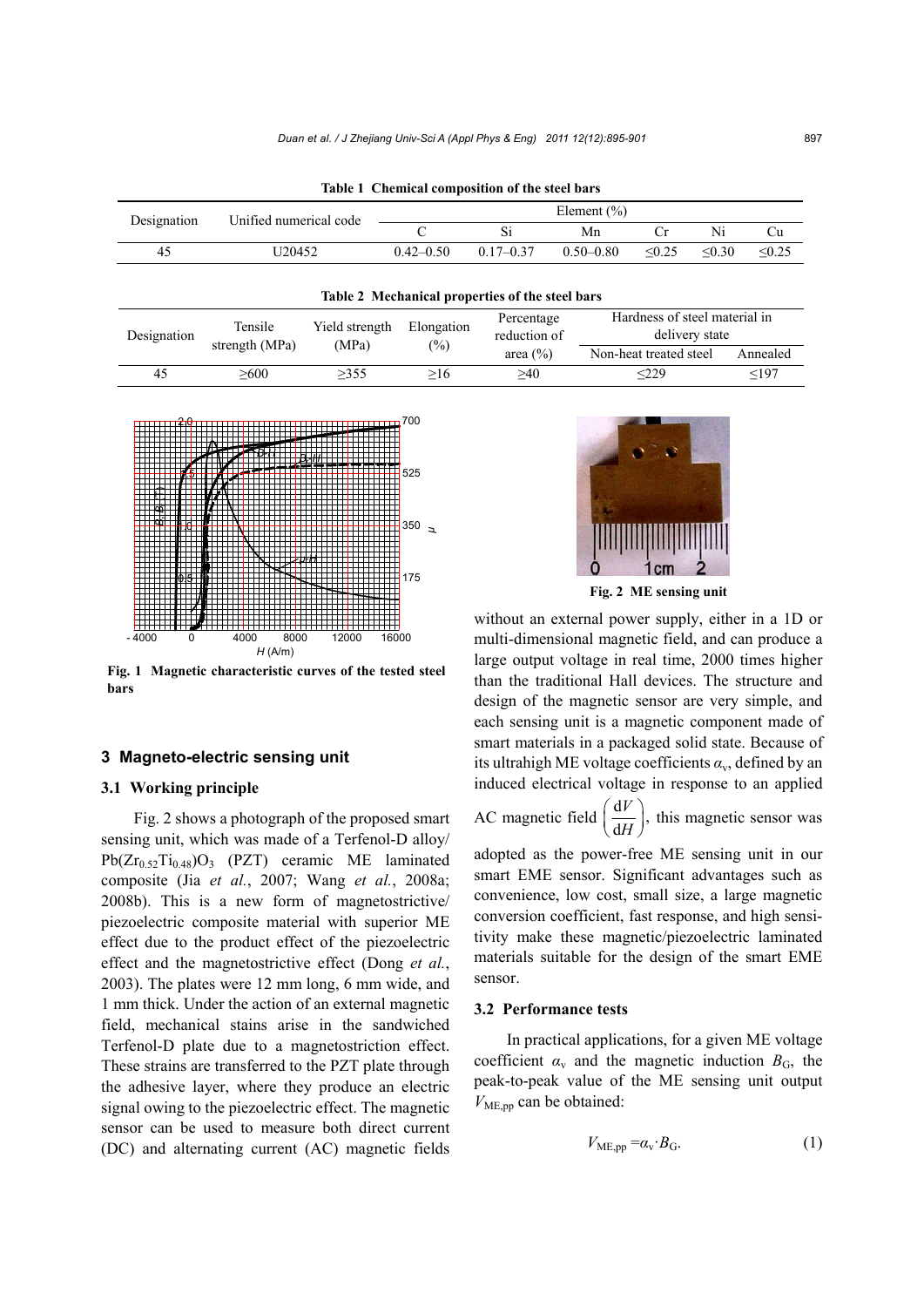Therefore, performance tests of the ME sensing unit were conducted as shown in Fig. 3. The main instruments included an oscilloscope, a signal generator, and a power amplifier.



**Fig. 3 Experimental setup for determining the relationship**  between  $V_{ME}$  (mV) and *B* (mT)

By energizing the solenoid with an AC current supply (YE1311 Series Sweep Signal Generator, SINOCERA Piezotronics, Inc.) and a power amplifier (YE5871 Power Amplifier, SINOCERA Piezotronics, Inc.) at the desired amplitude and frequency, a magnetic field was generated inside the coil. The value of the magnetic induction was reflected by the output of the ME sensing unit  $V_{\text{ME}}$ .

To calibrate and verify the ME sensing unit, a Hall probe connected to a Gaussmeter (Model 410) was also used to measure the magnetic induction  $B_G$ .  $V_{\text{ME,pp}}$  was obtained from the oscilloscope. From the slope of  $B_G-V_{ME,pp}$  plot,  $\alpha_v$  was determined. The results of the performance tests of the ME sensing unit are shown in Figs. 4 and 5.

Fig. 4a illustrates the waveforms of the measured output  $(V_{ME})$  of the ME sensing unit due to an applied AC voltage  $V_{\text{in}}$  with the peak-to-peak value of 40.4 V and the frequency of 120.0 Hz. It is clear that  $V_{ME}$ follows  $V_{\text{in}}$  steadily and has a maximum peak-to-peak amplitude of 211.6 mV. The fact that  $V_{ME}$  and  $V_{in}$  are in opposite phase can be explained by the negative sign of the piezoelectric coefficient in the expression of *α*v (Jia *et al.*, 2007).

Fig. 4b plots  $V_{\text{ME,pp}}$  and  $B_G$  as a function of input peak voltage *V*in,pp at a frequency of 120.0 Hz. The linear regression equation of  $V_{\text{ME,pp}}$  and  $V_{\text{in,pp}}$  is  $y_1=10.26x-1.815$ , with the correlation coefficient  $R=0.998$ , and the linear regression equation of  $B<sub>G</sub>$  and  $V_{\text{in,pp}}$  is  $y_2$ =0.040*x*−0.0860, with the correlation coef-



**Fig. 4 Measured time-history of**  $V_{ME}$  **due to an applied AC** voltage  $V_{\text{in}}$  (a) and  $V_{\text{ME,pp}}$  and  $B_{\text{G}}$  as a function of  $V_{\text{in,pp}}$  (b) **at the frequency of 120.0 Hz**

Fig. 5a shows the relationship between  $V_{ME}$  and  $B<sub>G</sub>$  with the applied AC voltage at the frequency of 120.0 Hz. Its linear regression equation *y*=254.6*x*  +20.48 and correlation coefficient *R*=0.997, which suggests that there is good linearity between the output signals of the smart sensing unit and the magnetic induction  $B<sub>G</sub>$ , and thus can be used to measure the magnetic induction. Similarly,  $V_{\text{ME,pp}}$  as a function of the measured  $B<sub>G</sub>$  and the linear regression equations for some other excitation frequencies are plotted in Fig. 5b.  $V_{ME,pp}$  has good linear responses to the magnetic induction in the measured ranges, and  $\alpha$ <sup>v</sup> at each certain excitation frequency can be determined from the slopes of the  $B$ <sub>G</sub>- $V$ <sub>ME,pp</sub> plot.

Note that the ME sensing unit exhibits good linearity for a certain excitation frequency in the range of 100–1000 Hz. To obtain a high and stable conversion factor, this specific range of excitation frequency should be utilized in the design and operation of the sensing unit and its associated devices.

ficient *R*=0.999, indicating good linearity between  $V_{\text{ME, pp}}$  and  $B_{\text{G}}$ .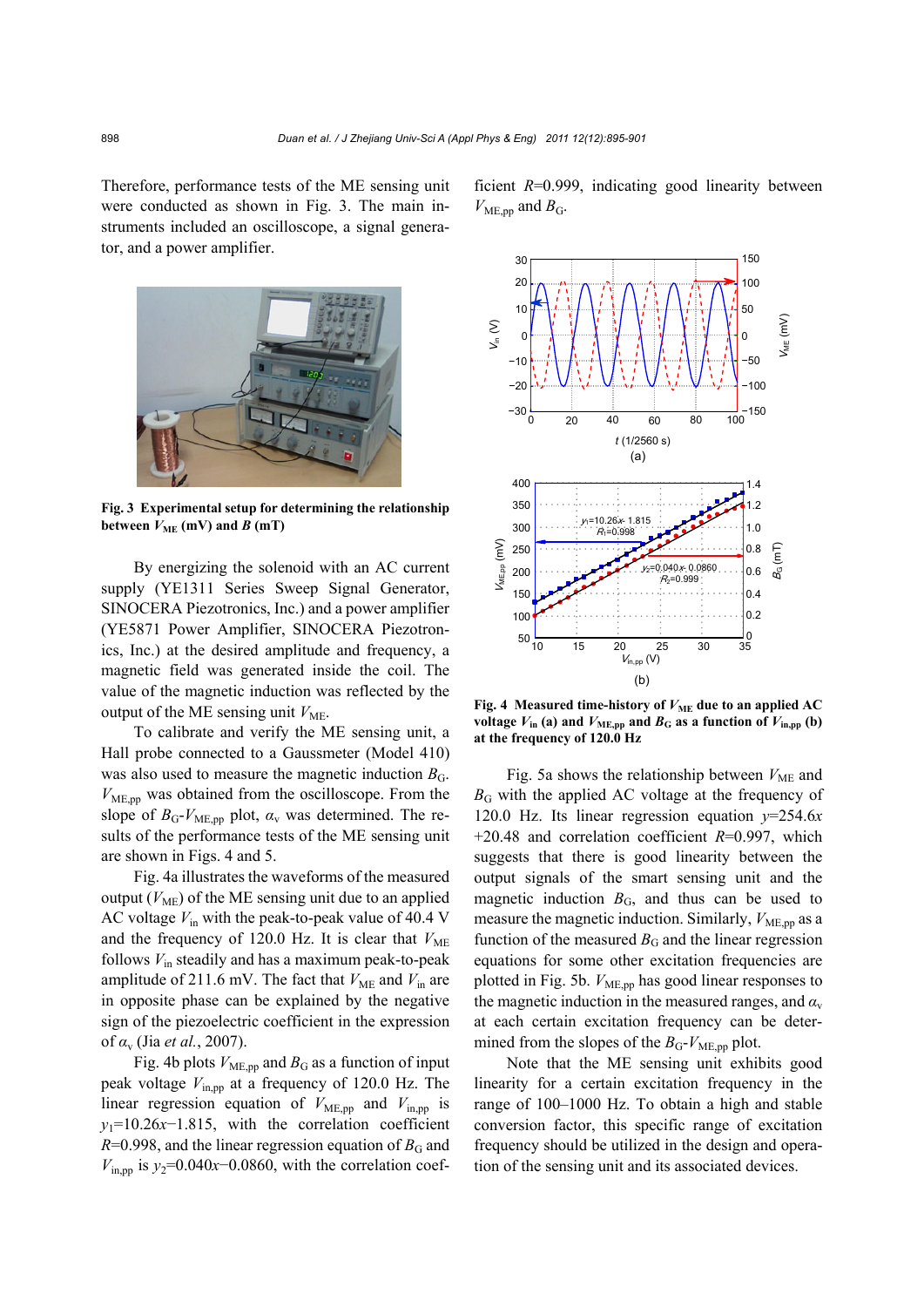

Fig. 5 Relationship between  $V_{\text{ME,pp}}$  and  $B_G$  with the ap**plied AC voltage at the frequency of 120.0 Hz (a) and at various frequencies (b)**

### **4 Smart EME sensor and tension tests**

The smart EME sensor is composed of the energizing apparatus providing the necessary magnetic field and the ME sensing unit measuring the magnetic field under various stresses.

The tests were conducted using the setup as shown in Fig. 6. Axial stress below the yield strength was applied through the tension testing machine (CSS5200, SANS), which was operated in accordance with the pre-set procedures, including the loading magnitude and speed. The proportional limit in the stress of this wire is 353 MPa (the limit tension of the tested steel bar is 40 kN). The tests were conducted at room temperature and with the tension in the range of 0 to 20 kN at 2 kN intervals. The peak of input voltage  $V_{\text{in,pp}}$  was 41.0 V and the frequency was 120.0 Hz. Dynamic signal acquisition and processing in the experiment was performed by the data acquisition card and signal conditioning instruments (Fig. 7).



**Fig. 6 Experimental setup for tension tests**



**Fig. 7 Signal conditioning and data acquisition instruments**

The sinusoidal input voltages to the solenoid and the output signals from the sensing unit were recorded by the data acquisition and analysis system. Each data point was obtained by averaging the results of ten tests, with deviation no larger than 1% (Fig. 8). The linear regression equation of  $V_{ME,pp}$  and *T* (tension in kN) was  $y_1$ =217.8+1.042*x*, with a correlation coefficient of *R*=0.998, for the loading process. For the unloading process, the linear regression equation of  $V_{\text{ME,pp}}$  and *T* was  $y_2$ =216.4+1.108*x*, with a correlation coefficient of *R*=0.986. Therefore, a good linearity between  $V_{\text{ME,pp}}$  and *T* is indicated. The error was below 1% and the repeatability was good, as observed in the tests.

Several factors may have contributed to the differences between the loading and unloading results including: the existence of residual deformation and initial imperfection, the inconsistent forcedisplacement curves (Fig. 9), the non-uniformity of the material, and the impact of loading conditions (both ends are clamped) resulting in distortion of the steel bars. So the results for the loading process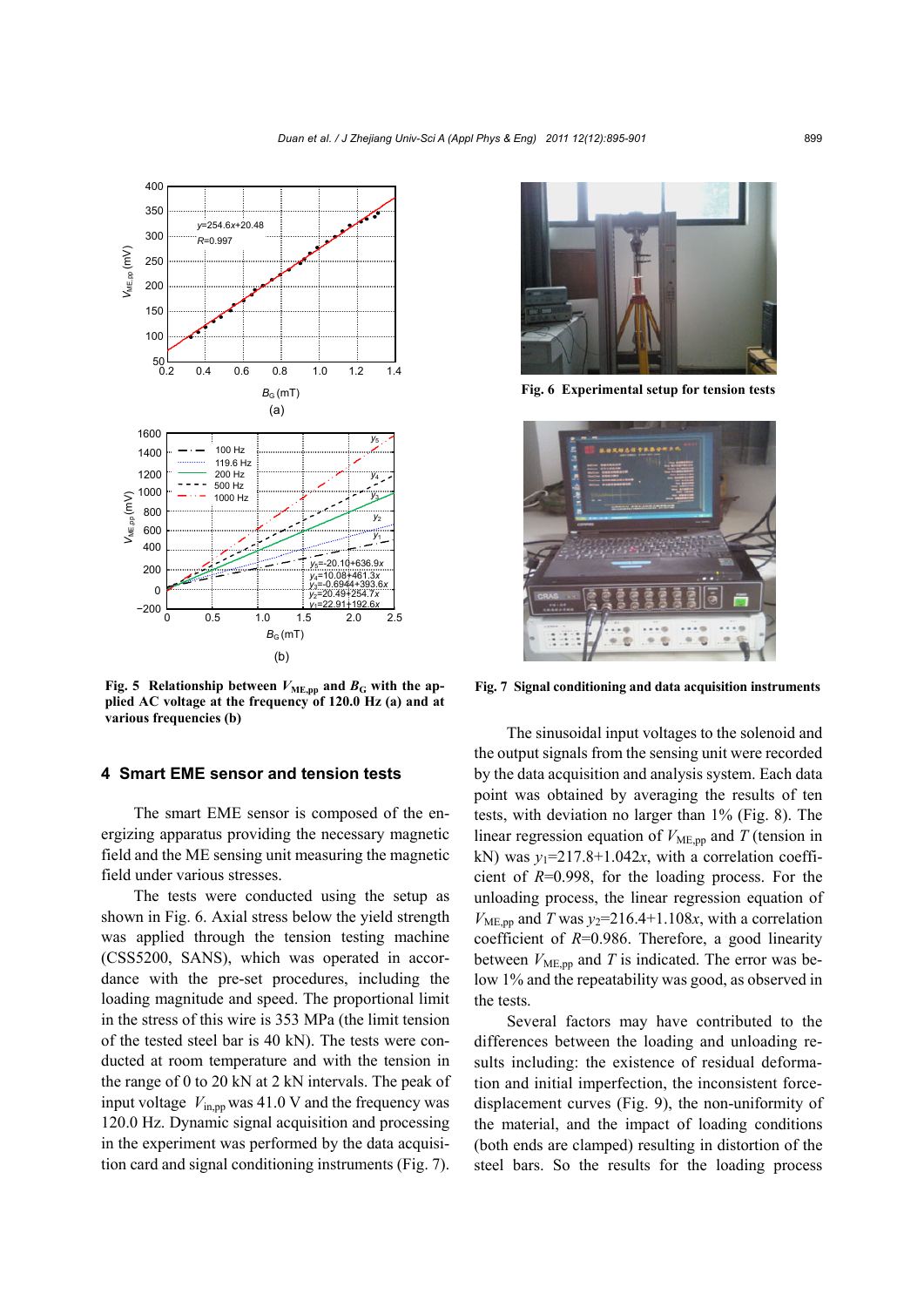should be more reliable and were selected for analysis. The measurement result was in accordance with the theoretical analysis of the sensor. The correlation coefficient of linear regression exceeded 0.99 and the repeating error of the sensor was less than 0.15% (Fig. 10).

### **5 Conclusions**

A novel smart EME sensor has been developed, fabricated, and tested. Compared to conventional coil-wound EM sensors, our smart EME sensor has distinct advantages due to the replacement of the sensing coil by an ME sensing unit. The new EME sensor with an ME sensing unit is small, lightweight, and easy to install. Its high precision and good repeatability are demonstrated by our test results. Thus, it is suitable for stress monitoring, with increased sensitivity in real-time of steel structures in railway and other civil infrastructures, such as the roofs of railway stations, large span cable-stayed bridges and suspension bridges, and steel rails.

### **References**

- Bartels, K.A., Kwun, H., Hanley, J.J., 1996. Magnetostrictive sensors for the characterization of corrosion in rebars and prestressing strands. *Proceedings of SPIE*, **2946**:40-50. [doi:10.1117/12.259151]
- Bozorth, R.M., 1951. Ferromagnetism. IEEE Press, New York, USA.
- Brophy, J.W., Brett, C.R., 1996. Guided UT wave inspection of insulated feedwater piping using magnetostrictive sensors. *Proceedings of SPIE*, **2947**:205-209. [doi:10. 1117/12.259168]
- Cannon, D.F., Pradier, H., 1996. Rail rolling contact fatigue research by the European Rail Research Institute. *Wear*, **191**(1-2):1-13. [doi:10.1016/0043-1648(95)06650-0]
- Cannon, D.F., Edel, K.O., Grassie, S.L., Sawley, K., 2003. Rail defects: an overview. *Fatigue and Fracture of Engineering Materials and Structures*, **26**(10):865-886. [doi:10. 1046/j.1460-2695.2003.00693.x]
- Dong, S.X., Li, J.F., Viehland, D., 2003. Ultrahigh magnetic field sensitivity in laminates of TERFENOL-D and Pb(Mg<sub>1/3</sub>Nb<sub>2/3</sub>)O<sub>3</sub>-PbTiO<sub>3</sub> crystals. *Applied Physics Letters*, **83**(11):2265-2267. [doi:10.1063/1.1611276]
- Ekberg, A., Kabo, E., 2005. Fatigue of railway wheels and rails under rolling contact and thermal loading—an overview. *Wear*, **258**(7-8):1228-1300. [doi:10.1016/j.wear.2004.03. 039]



Fig. 8 Relationship between  $V_{\text{ME,pp}}$  and *T* under loading (a) and unloading (b) processes



**Fig. 9 Force-displacement curve during the loading and unloading processes**



**Fig. 10 Measured results of the tension tests**